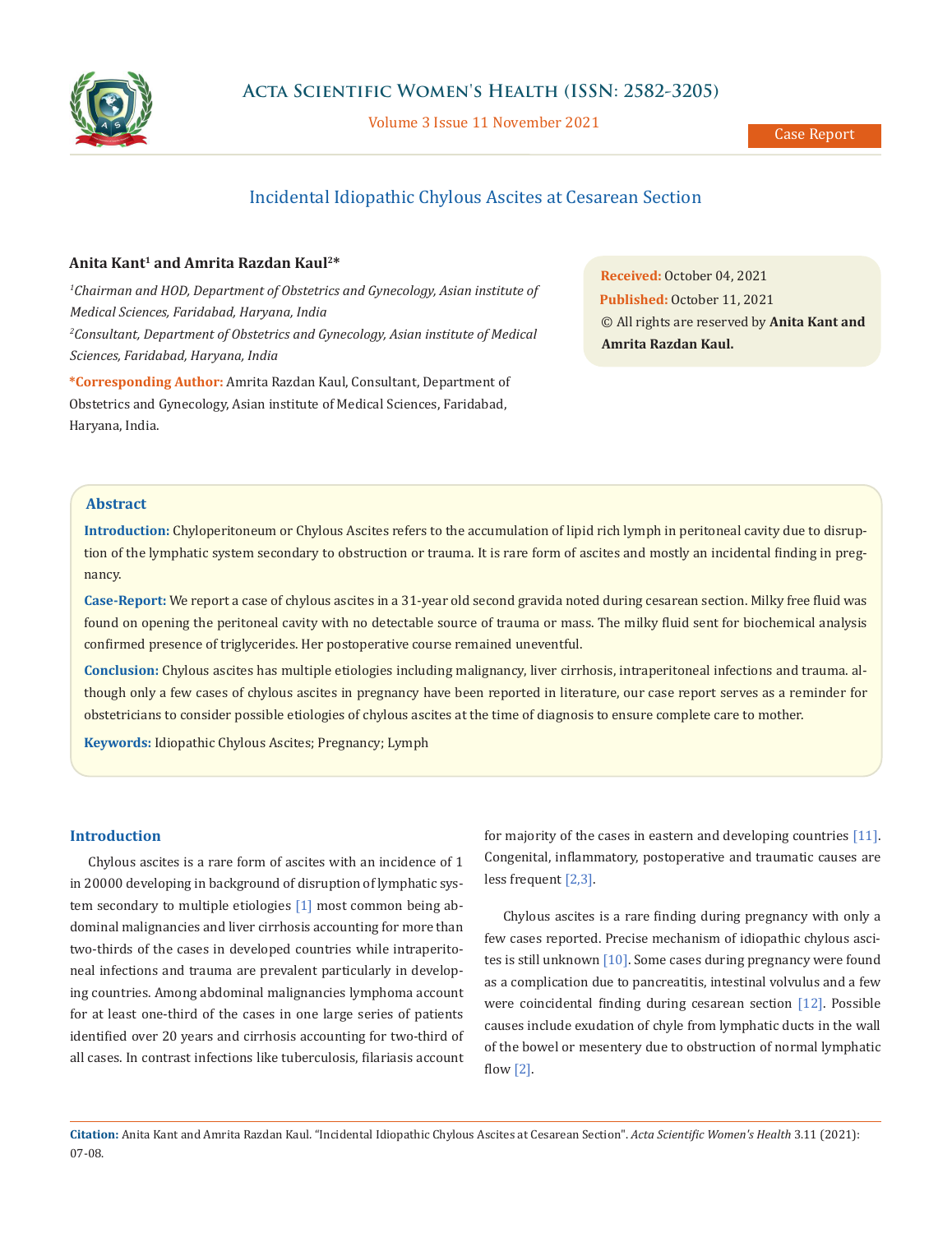#### **Case Report**

31 year old G2P1L1 patient with height of 5 feet 2 inches and weight of 64 kg was hospitalized in OBG facility of Asian hospital Faridabad with a POG of 39 weeks 4 days and complaint of labour pains. She has a previous one normal term vaginal delivery 6 years back in same facility. She is been a booked patient with all her prenantal checkups done regularly and uneventful. Her B.P. was within normal limits throughout her antenatal period. Her last ultrasound was done at 37 weeks of gestation with normal findings and without any mention of maternal ascites. After hospitalization with finding of cervical dilatation of 2.5cm with partial effacement and admission cardiotocography reactive- augmentation of labour was done with prostaglandins. Her routine blood tests, renal profile (Serum Sodium - 140, Serum Potassium- 4.1), infection profile- all were normal. Her progress of labour was followed. She presented four hours later with fetal distress and vaginal examination was suggestive of same cervical findings hence ARM (artificial rupture of membrane) was done and thick meconium (acute fetal distress) was noted. After informed consent patient was shifted for emergency cesarean section. After opening peritoneal cavity, copious amount of milky white fluid was noted and saved for cytopathology, biochemistry, and microbiology. Vigorous male child weighing 2.8kg was delivered. After closing uterine incision complete evaluation of uterus, ovaries and fallopian tubes was done and no pathology found. General surgeon was called in for intraoperative exploration of peritoneal cavity, bowel, liver, and omentum. No suspicious pathology was noted. Thorough peritoneal lavage with normal saline was done and as per surgeon's opinion no drain was kept per-operatively. Postoperatively, the patient was given intravenous antibiotics – the second generation cephalosporin (cefoxitine 1gm) and amikacin 750mg until discharge on day 3 of cesarean from hospital. Patient was observed for vitals and bowel movements which remained stable. Analysis of milky fluid was suggestive of non specific inflammation with scattered mononuclear cells on cytopathology, high triglycerides levels of 3866 mg/dl, normal protein and glucose level; negative aerobic cultures on microbiology. High triglyceride level with normal biochemistry with turbid white appearance of fluid confirmed chyloperitoneum or chylous ascites. Patient was advised low fat diet and had uneventful follow up visits after discharge on day-7 and day-45. Acid-fast bacillus culture was also negative.

#### **Discussion**

Chylous Ascites is a finding and not pathology. Exact cause is not clear yet. Various underlying mechanisms have been identified in the literature [3,10].

- Abdominal malignant tumors directly resulting in lymphatic system rupture by invasion or suppression
- Infections blocking the lymph vessels leading to vessel rupture and chylous leak
- Trauma damaging lymph vessels or resulting in chylocyst formation
- Congenital malformations in lymph vessels producing dysplasia, stricture and expansion
- Other diseases such as liver cirrhosis, nephrotic syndrome or mesenteric lymphadenitis resulting in chyle leak from the dilated lymphatic vessels that lack valves [4].

Review of literature has suggested chylous ascites in pregnancy as an extremely rare occurrence with some of the noted associations as follows

- Habek., *et al*. [5] reported chylous ascites in pregnant patients secondary to pulmonary tuberculosis in childhood with congenital lymphangiectasis.
- Chang., *et al*. [6] diagnosed chylous ascites in pregnant women with acute abdomen secondary to severe pancreatitis.
- Sun., *et al*. [7] found chylous ascites incidental to cesarean section in a patient found later with mesenteric tumor in spiral C.T. of abdomen and pelvis. Patient underwent surgical excision of the mass with final histopathology of mesenteric fibromatosis.
- Kondrat'ev <a>[8]</a> reported chylous ascites in pregnant patients with volvulus of small intestine.
- Babic., *et al*. [9] noted spontaneous ascites in a female with morbid obesity at time of cesarean section.

Evaluating our patient's underlying etiology for spontaneous chylous ascites found incidentally during cesarean section ruled out the above discussed causes. However physiological changes of pregnancy may suggest some of the possible predisposing factors as below